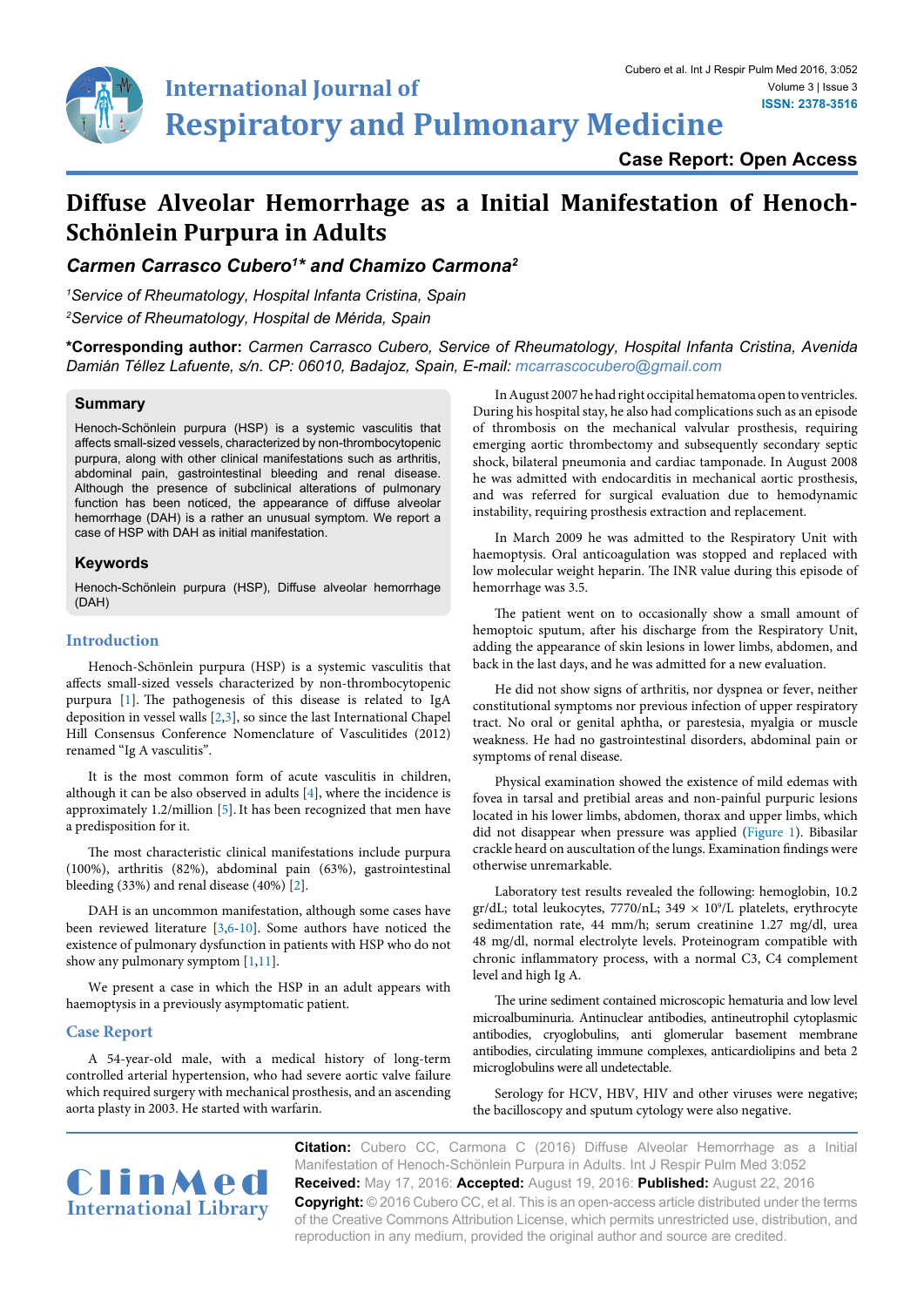<span id="page-1-0"></span>

**Figure 1:** Palpable purpuras with hemorrhagic vesicles on right lower extremity.

<span id="page-1-1"></span>

**Figure 2:** Computed tomography of the chest reveals bilateral pleural effusion and diffuse reticular nodular densities associated with ground-glass attenuation.

<span id="page-1-2"></span>

**Figure 3:** Chest computed tomography scan showing diffuse ground-glass opacity in the lung fields.

The echocardiographic study showed aneurismatic dilatation of the aorta root with normal functioning prosthesis, together with dilatation of the right cavities with pulmonary hypertension pattern.

Chest radiography revealed a predominant pulmonary vascularisation associated with interstitial pattern. Computed tomography of the chest showed clear bilateral pleural effusion and diffuse infiltrate, consisting of patches of ground-glass areas, other peribronchial vascular areas, and septal enlargement in the upper lobes [\(Figure 2](#page-1-1) and [Figure 3\)](#page-1-2).

Pulmonary function test were normal, including carbon monoxide diffusion test. In the bronchoscopy we found vasculitis like lesions in nasal mucosa and increasing vascularisation in bronchial mucosa. The bronchoalveolar lavage it was found 18% of macrophages with 60% of hemosiderophages. Cytopathology and transbronchial biopsy turned out to be normal.

Skin biopsy was compatible with leukocytoclastic vasculitis in small vessels, with granular and subendothelial deposition of IgA and IgG in the immunofluorescence examination.

The patient was diagnosed as having HSP. Intravenous methylprednisolone, 1000 mg/d, was administered for five days, followed by prednisone, a dose of 1 mg/Kg weight/day; resulting in gradual recovery of the pulmonary symptoms, and skin alterations. The control HRCT turned out to be normal.

# **Discussion**

HSP is a systemic necrotizing vasculitis that affects small vessels, characterized by vessels deposition of IgA-containing immune complexes. It is more common in children (50% of patients usually are less than 5 years old), than adults [\[1,](#page-2-0)[2\]](#page-2-1).

In both groups, clinical manifestations are similar, although adults with HSP are more likely than children to develop significant renal involvement, including end-stage renal disease [[2](#page-2-1)].

The most frequent clinical manifestations in adults are purpura, arthritis, abdominal pain, gastrointestinal bleeding and renal disease. Purpura is present in 100% of cases, followed by arthritis which appears in 82%, abdominal pain in 63%, gastrointestinal bleeding in 33% and finally, glomerulonephritis in 40% of cases. There are other clinical manifestations that show up less often such as skin, musculoskeletal, neurologic, pulmonary, cardiac (carditis) and ocular (anterior uveitis, episcleritis) manifestations [[1\]](#page-2-0).

Pulmonary involvement in the HSP is extremely rare (2.4-5%) and includes mainly hemorrhage and/or interstitial disease [[5](#page-2-4)].

DAH predominantly affects older male children and adults with HSP. The occurrence of DAH in HSP is rare and the reported prevalence ranged from 0.8% to 5%. DAH occurred variably after the diagnosis of HSP, ranging from 2 days to 18 years [[7](#page-2-8)]. There are few cases described in which the HSP appears with pulmonary symptoms [[2](#page-2-1)[,8-](#page-2-9)[14](#page-2-10)]. Hemoptysis (75%), drop in hemoglobin (74%), and chest infiltrates (94%) were the most common clinical findings in DAH cases [\[7](#page-2-8)]. Pleural effusions were also observed in 16.7% of patients with pulmonary hemorrhage, as happened in our patient.

In X-rays bilateral infiltrates or pulmonary opacities usually appear, and these findings are confirmed with the computed axial tomography scan.

In this setting, the findings of IgA deposits in skin biopsy, together with the absence of other clinical, serologic or histologic features of other more common potencial causes, (drugs, ANCAvasculitis, lupus) secured the diagnosis of Henoch-Schönlein purpura in a patient with DAH.

DAH was frequently severe and 50% of the patients required mechanical ventilation. DAH has been traditionally associated with a high mortality rate (27.6%) and morbidity [\[7](#page-2-8)]. Usually treatment of patients with diffuse alveolar hemorrhage includes high steroids regimen and immunosuppressives drugs. Cyclophosphamide and